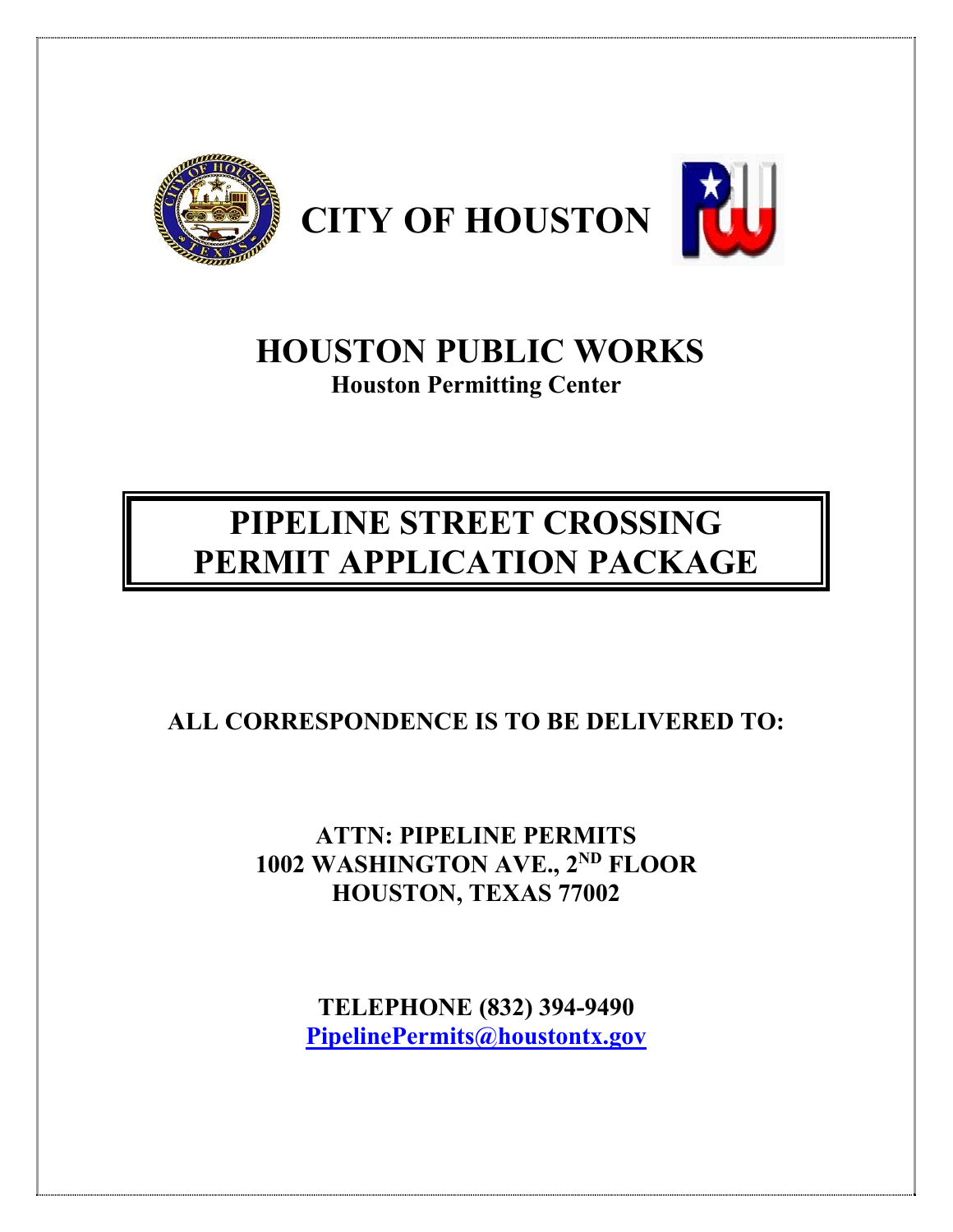



#### **PIPELINE STREET CROSSING PROCEDURE**

Houston Public Works is designated to facilitate and manage the process for a pipeline street crossing permit that covers pipelines through which gas or liquids move in transportation and which are operated as a single unit under normal operating conditions, including but not limited to spurs, laterals, valves, corrosion protection devices, and other appurtenances attached to and part of the operation of the pipelines. Each gathering system shall be treated as one pipeline.

The following is a step-by-step procedure to obtain a **NEW** pipeline permit:

 $\checkmark$  Applicant submits a complete Pipeline Street Crossing Permit Application Package to the Pipeline Coordinator (see additional information page for details). In the meantime, applicant contacts and submits construction drawings to HPW – City Engineer's Plan Review Group (see Additional information page for details).

New Pipeline Street Crossing Permit Application submittal must include:

#### • New Application

The application form must be signed by owner or officer of the company. If the application is not completed properly, the applicant is responsible for correcting and returning within the allocated time. Fax or email versions will not be accepted.

#### • Mapping Information

Mapping data is delivered in ESRI's ArcInfo or ArcView format aligned with the City'sGIS (COHGIS & GIMS) mapping system and supplied Data format utilizing the following coordinate settings.

o Coordinate system description: Projection=Stateplane; (Texas South Central FIPS 4204 Feet); NAD83; Unit=Feet; Spheroid=Clarke 1866.)

#### • Insurance

Certificates of insurance or official documents showing that permittee satisfies the selfinsurance requirements by Section 40-234 (p), Code of Ordinances.

• Fees

All fees in according with Sec. 40-234 (f) Article IX of Chapter 40 of the Code of Ordinances, Houston, Texas states permittee shall pay fees to the city on or before the stated due date. Visit the web page City of Houston Fee Schedule to review the most current fees.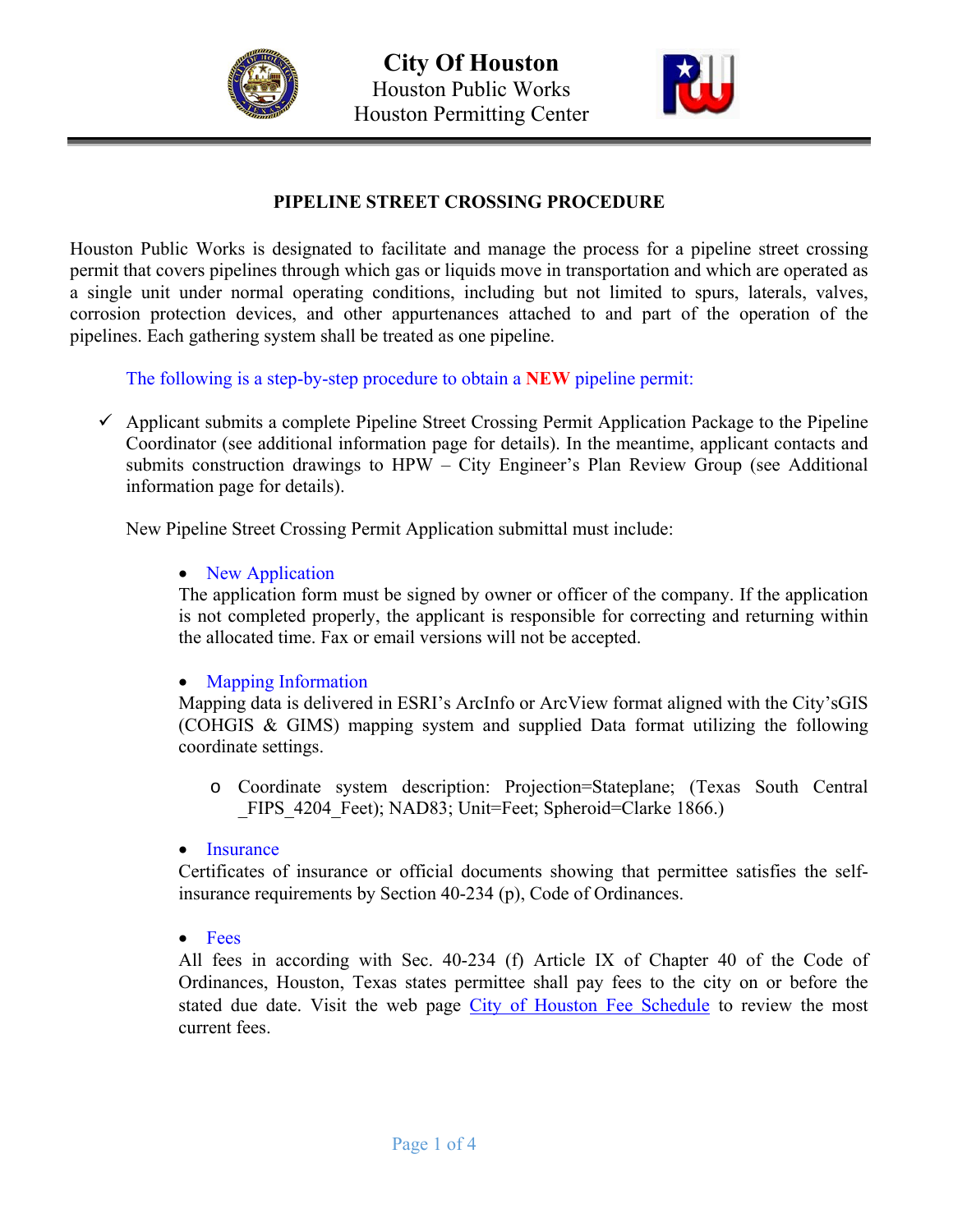Pipeline Coordinator reviews all submitted documents and maps/drawings and notifies applicant of any deficiencies in the street crossing package.

The following bullets are City of Houston internal procedures:

- Submit for approval to Agenda Director and City Council Members.
- Applicant will be informed of Agenda date and item number.
- Within 30 days of ordinance passage applicant will submit a letter of acceptance filed with City Secretary.

#### Annual Fees

Sec. 40-234. (f)(3) Article IX of Chapter 40 of the Code of Ordinances, Houston, Texas states permittee shall pay the following fees to the city on or before the stated due date.

A fee per person plus CPI Increase due and payable January  $1<sup>st</sup>$  of each year during the term of a permit ordinance. Visit the web page City of Houston Fee Schedule to review the most current fees.

The following is a step-by-step procedure to obtain an **addendum** to an **EXISTING** pipeline permit:

 $\checkmark$  Applicant submits a complete Pipeline Street Crossing Permit Application Package to the Pipeline Coordinator (see Additional information page for details).

Existing Pipeline Street Crossing Permit Application Package must include:

#### • New Application

The application form must be signed by owner or officer of the company. If the application is not completed properly, the applicant is responsible for correcting and returning within the allocated time. Fax or email versions will not be accepted.

#### • Mapping Information

Mapping data is delivered in ESRI's ArcInfo or ArcView format aligned with the City'sGIS (COHGIS & GIMS) mapping system and supplied Data format utilizing the following coordinate settings.

o Coordinate system description: Projection=Stateplane; (Texas South Central FIPS 4204 Feet); NAD83; Unit=Feet; Spheroid=Clarke 1866.)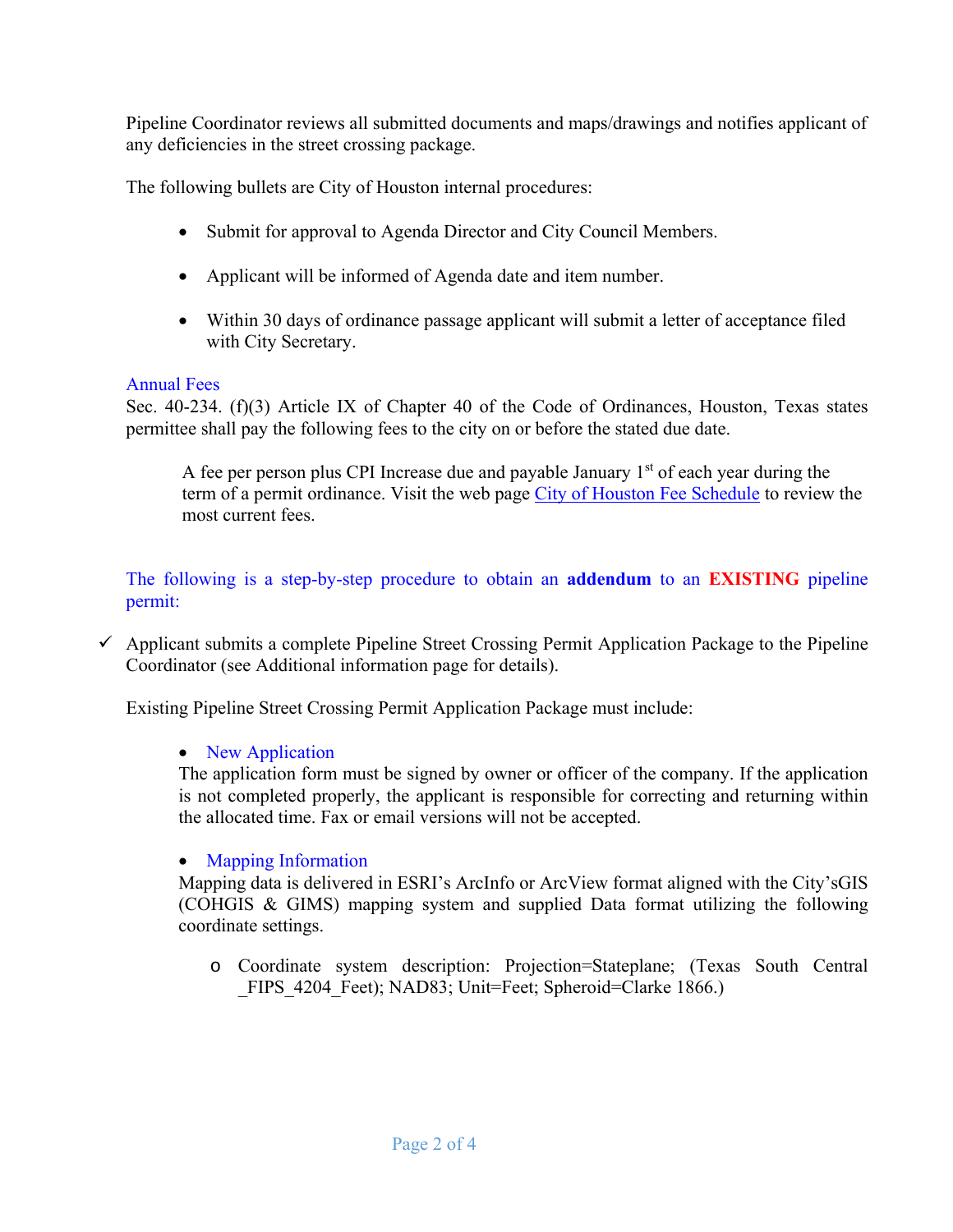#### • Insurance

Certificates of insurance or official documents showing that permittee satisfies the selfinsurance requirements by Section 40-234 (p), Code of Ordinances.

#### • Fees

All fees in according with Sec. 40-234 (f) Article IX of Chapter 40 of the Code of Ordinances, Houston, Texas states permittee shall pay fees to the city on or before the stated due date. Visit the web page City of Houston Fee Schedule to review the most current fees.

Pipeline Coordinator reviews all submitted documents and maps/drawings and notifies applicant of any deficiencies in the street crossing package.

The following bullets are City of Houston Internal Procedures:

- Coordinate with the second floor Plan Review Section.
- Identify all streets crossings within the corporate city limits.
- Prepare and submit for Departmental approval.
- We shall endeavor to process applications within 120 days after submittal, refiling, or amendment, as applicable. We typically process applications within 30-60 days.

Construction Plan/Mylars (HPW-City Engineer's Plan Review) - after receiving a document control number from the Pipeline Permits Section:

- After plans have been approved you would need to obtain any subsequent permits (street cuts/excavation…etc.) associated with approved plans on the 2nd floor. Please let us know when your plans have been approved (issued a drawing number); at which point, we will continue processing your application submittal on for the City Engineer/City Council approval.
- In addition, you would need to resolve/coordinate any project conflicts that may arise with planned City of Houston (COH) Capital Improvement Projects (CIP). We will notify you of City Project Managers contact information.
- Also, we recommend that you provide pipeline project information to all Council Members and At-Large positions.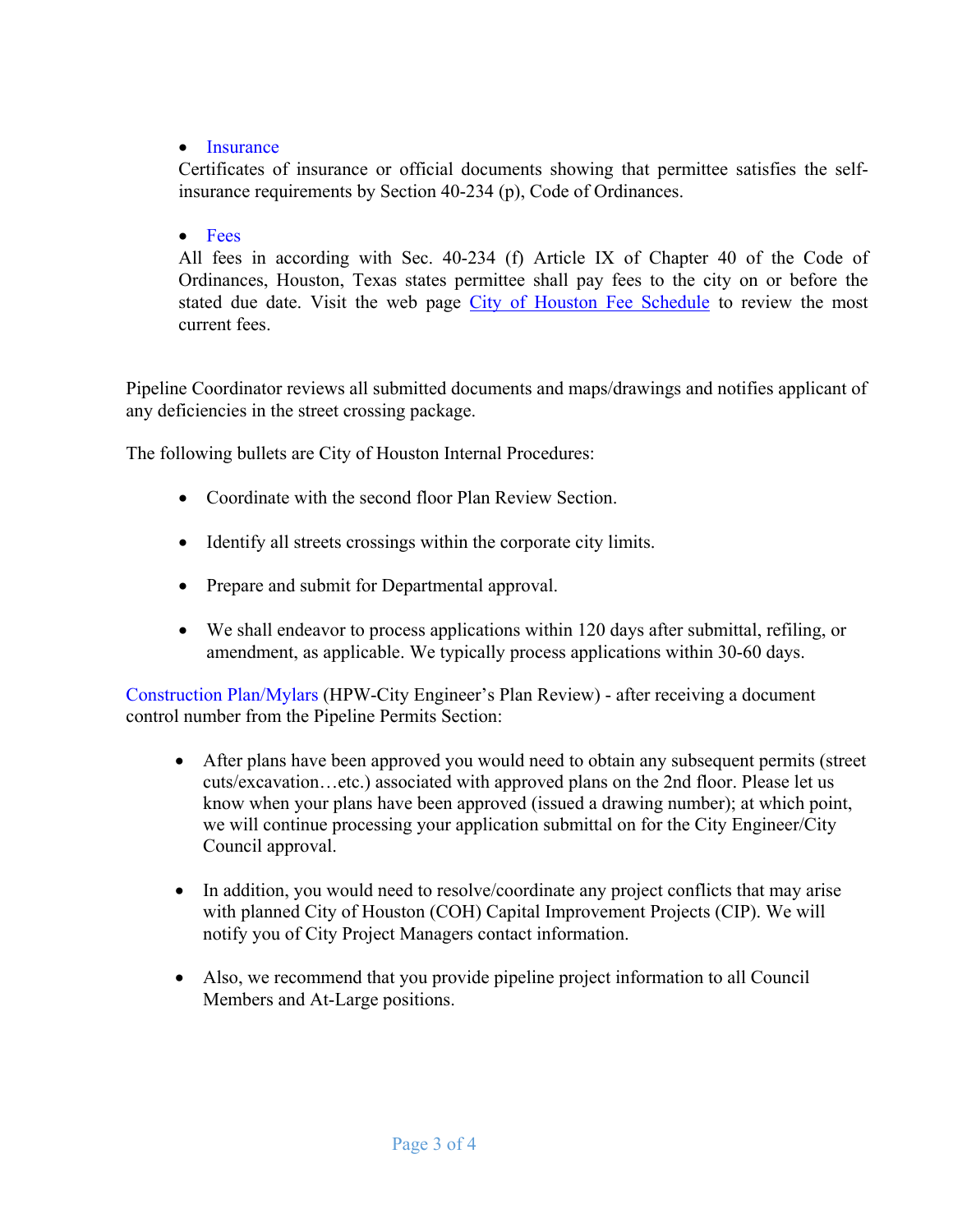- It is highly recommended that you cross-reference other planned City projects by utilizing our mapping viewers listed below to avoid project conflicts.
	- o GIMS: http://www.gims.houstontx.gov/PortalWS/MainPortal.aspx
	- o MyCity: http://mycity.houstontx.gov/public/

#### Annual Fees

Sec. 40-234. (f)(3) Article IX of Chapter 40 of the Code of Ordinances, Houston, Texas states permittee shall pay the following fees to the city on or before the stated due date.

 A fee per person plus CPI Increase due and payable January 1st of each year during the 30-year term of a permit ordinance. Visit the web page City of Houston Fee Schedule to review the most current fees.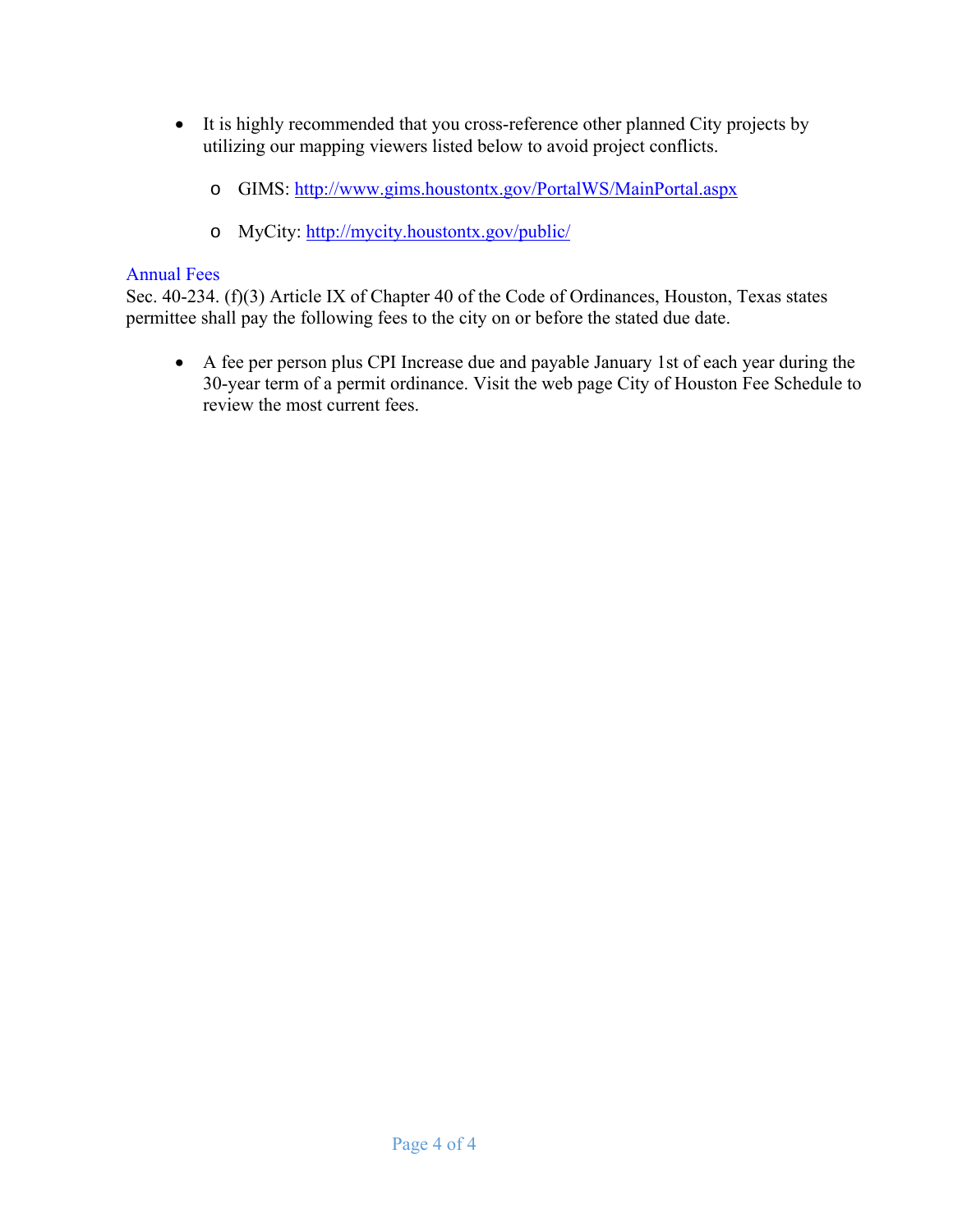

**City of Houston**  Houston Public Works Houston Permitting Center



### **ADDITIONAL INFORMATION**

#### **CHECKLIST**

□ **Application** (complete w/ signatures)

#### □ **Application Fees**

Make checks payable to: City of Houston

Payments should be sent to: Pipeline Permits 1002 Washington Ave, 2nd floor, Houston TX 77002

□ **Questionnaire** (complete)

#### □ **Certificate of Insurance**

#### □ **Maps/Drawings**

As it relates to the GIS attributes table the following fields and information is required for each pipe.

Owner Name Operator Name Emergency Phone Pipeline Name Pipe Type or status (transmission, gathering, abandoned) Pipe Size Product NOP – Normal Operating Pressure MOP – Maximun Operating Pressure Shape Length Shut-off Valves (Designation and Address)

You may print/view maps with the City of Houston limits by utilizing the City's mapping system: (www.gims.houstontx.gov) or you can export the data from http://mycity.houstontx.gov/home/cohgis.html

All pipeline construction plans and mylars submitted to the Plan Review group must indicate a Pipeline Permits Document Control Number; which will be issued from the Pipeline Permits Section. (e.g. **Document Control #2012-001**).

| OTHER OF the City Engineer – Contact Information |                                   |
|--------------------------------------------------|-----------------------------------|
| Pipeline Coordinator                             | City Engineer's Plan Review Group |
| 1002 Washington Ave., $2nd$ floor                | 1002 Washington Ave., $2nd$ floor |
| Houston Texas, 77002                             | Houston Texas, 77002              |
| (832) 394-9490 direct                            | $(832)$ 394-9148                  |

#### **Office of the City Engineer – Contact Information**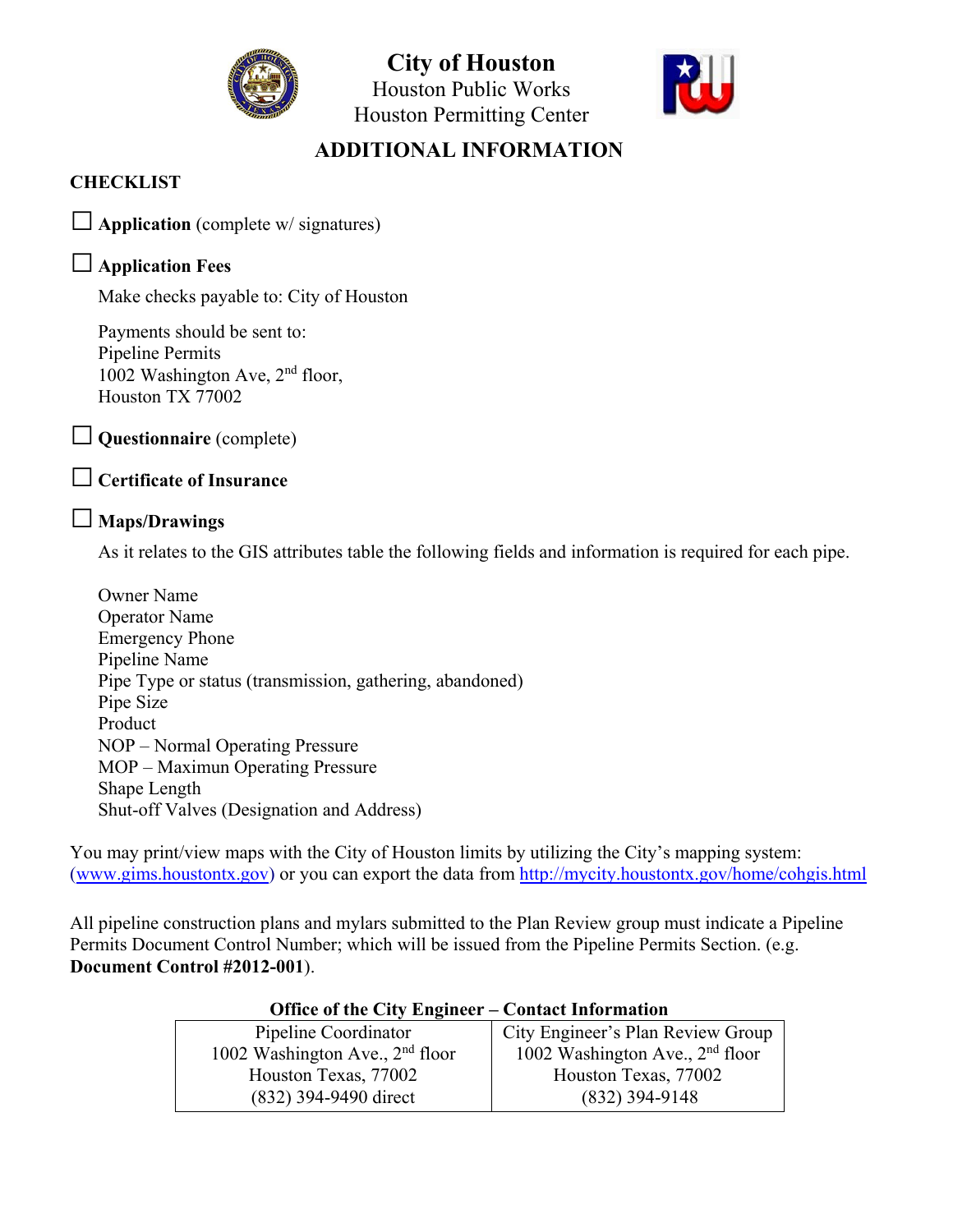Section 40‐234(p) of Article IX, Chapter 40 of the Code of Ordinances

Permittee shall provide and maintain in full force and effect during the term of its permit ordinance at least the following insurance:

(1) Worker's compensation at statutory limits;

(2) Employer's liability, including bodily injury by accident and by disease, for \$500,000.00 combined single limit per occurrence and a 12‐month aggregate policy limit of \$1,000,000.00;

(3) Commercial general liability coverage, including blanket contractual liability, products and completed operations, personal injury, bodily injury, broad form property damage, operations hazard, pollution, explosion, collapse and underground hazards for \$5,000,000.00 per occurrence and a 12‐month aggregate policy limit of \$10,000,000.00; and

(4) Automobile liability insurance (for automobiles used by the permittee in the course of its performance under the permit, including employer's non‐ownership and hired auto coverage) for \$2,000,000.00 combined single limit per occurrence.

The director of administration and regulatory affairs shall adjust the above minimum liability limits every five years during the term to compensate for the effects of inflation and with the objective to reestablish the value of coverage required as of the effective date.

Each policy or an endorsement thereto, except those for worker's compensation and employer's liability, shall name the city and its officers, employees and agents as additional insured parties, but limited to risks indemnified pursuant to subsection (o) of this section. If any such policy is written as "claims made" coverage and the city is required to be carried as an additional insured, then permittee shall purchase policy period extensions so as to provide coverage to the city for a period of at least two years after the last date that the permit ordinance is in effect. No deductible shall exceed ten percent of the minimum limits of liability or one percent of the consolidated net worth of permittee and its permitted affiliates, whichever is greater.

Permittee shall assume and bear any claims or losses to the extent of deductible amounts and waives any claim it may ever have for the same against the city and its officers, agents or employees in respect of any covered event.

All such policies and certificates shall contain an agreement that the insurer shall notify the director of administration and regulatory affairs in writing not less than 30 days before any material change, reduction in coverage or cancellation of any policy. Permittee shall give written notice to the director of administration and regulatory affairs within five days of the date upon which total claims by any party against permittee reduce the aggregate amount of coverage below the amounts required by the permit.

Each policy must contain an endorsement to the effect that the issuer waives any claim or right in the nature of subrogation to recover against the city, its officers, agents or employees.